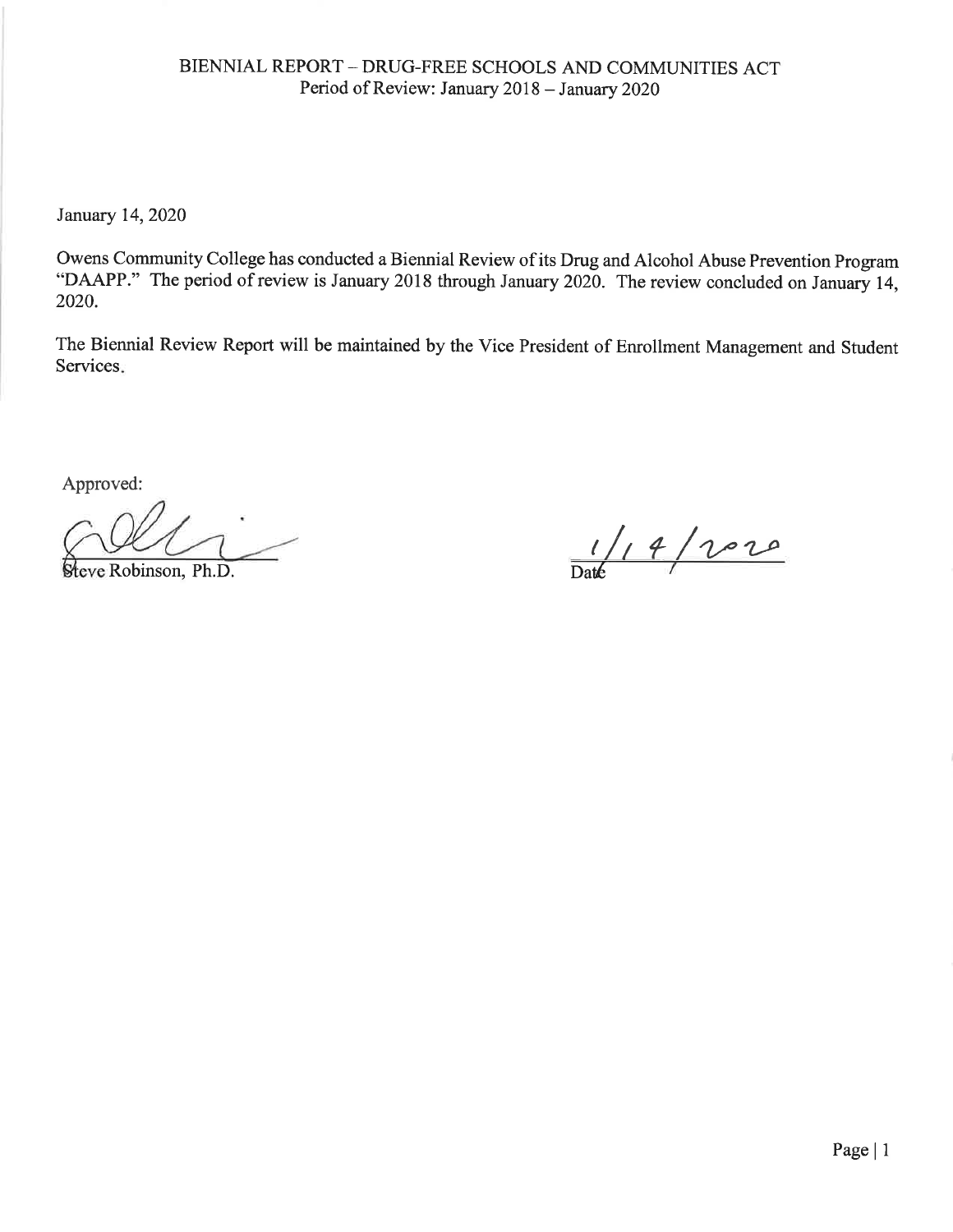# Owens Community College Biennial Review Report Of Institutional Compliance

## Drug-Free Schools and Communities Act

[EDGAR Part 86]

Period of Review: January 2018 – January 2020

January 14, 2020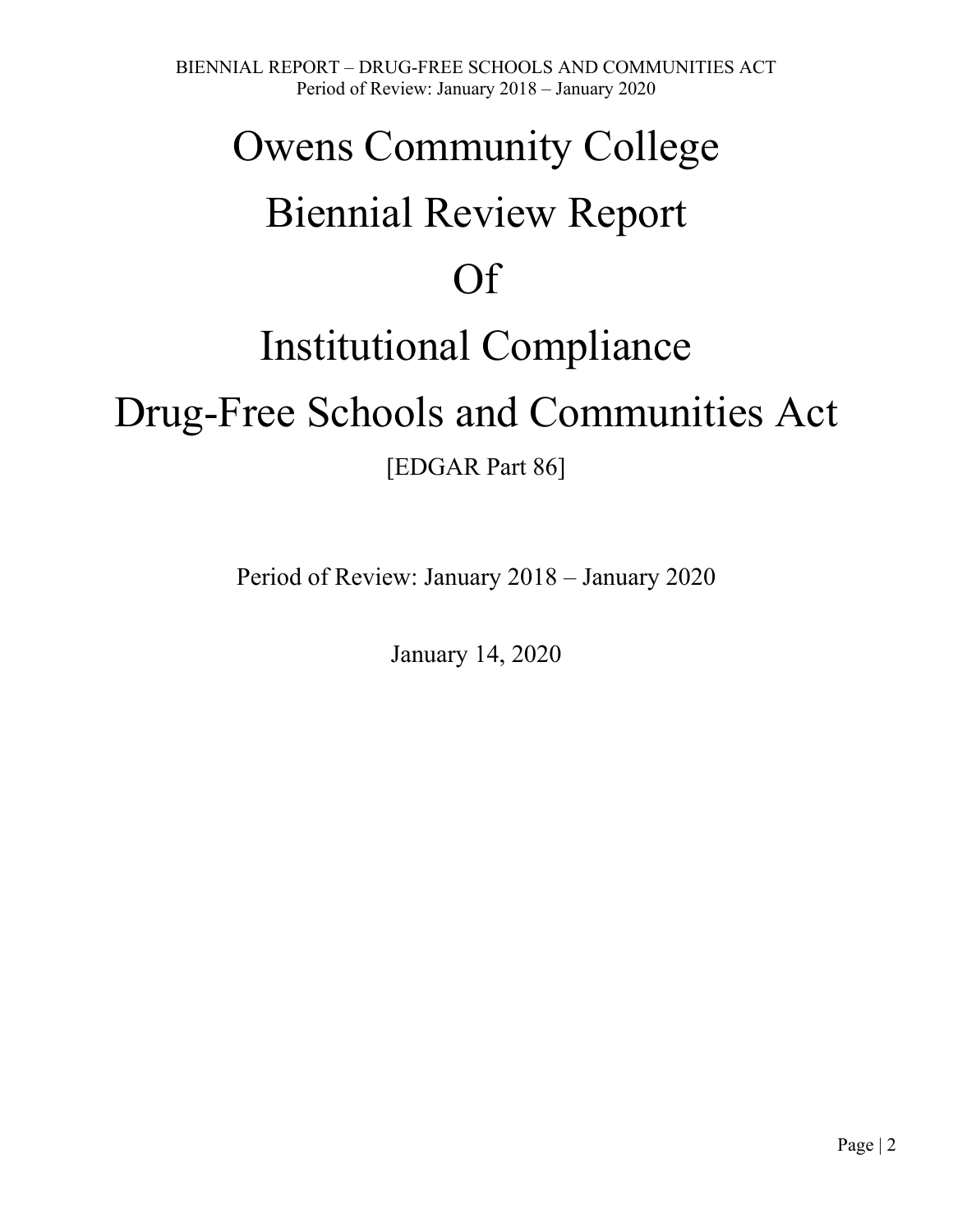## Table of Contents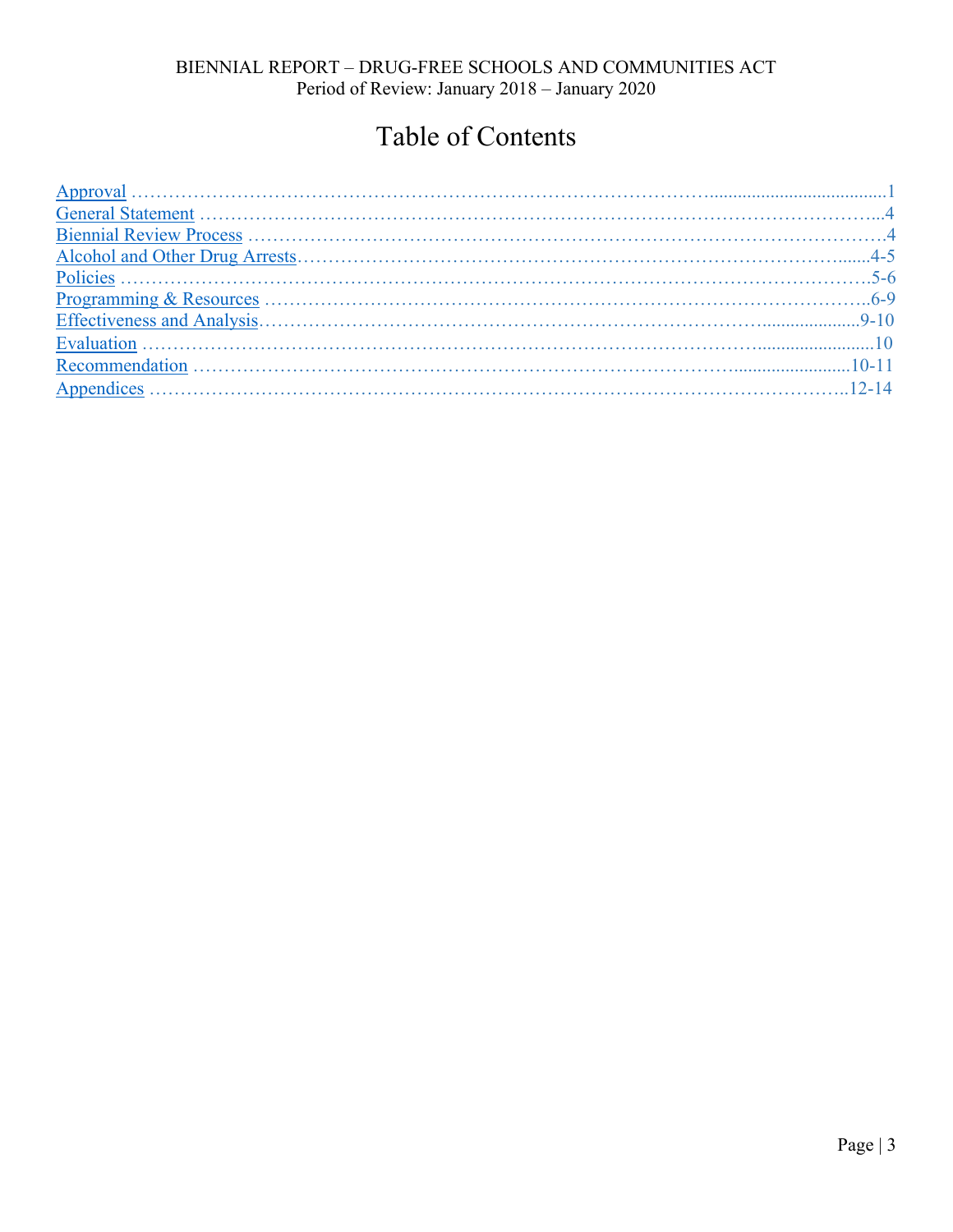## GENERAL STATEMENT

<span id="page-3-0"></span>The Drug-Free Schools and Communities Act amendments of 1989 require that as a condition of receiving funds, or any other form of financial assistance under any federal program, Owens Community College and sites must certify that it has adopted and implemented a program to prevent the unlawful possession, use, or distribution of illicit drugs and alcohol by students and employees. Owens Community College is unequivocally opposed to the misuse of lawful drugs, the possession and use of unlawful drugs and the abuse of alcohol. The policy and programs are designed to identify problems at the earliest stage, motivate the affected individuals to seek help, and to direct the individual toward the best assistance available. Owens Community College conducts a biennial review in all even years.

## BIENNIAL REVIEW PROCESS

| Biennial Review Committee is established with representatives from key campus departments: |  |
|--------------------------------------------------------------------------------------------|--|
|                                                                                            |  |
|                                                                                            |  |
|                                                                                            |  |
|                                                                                            |  |
|                                                                                            |  |
|                                                                                            |  |
|                                                                                            |  |
|                                                                                            |  |

The Biennial Review process was concluded in January 2020. Data for the review was collected from employee and student policies, departmental records, and college websites. The information was then assessed by the committee members, both individually and as a group during scheduled meetings.

## ALCOHOL AND OTHER DRUG ARRESTS

The chart below shows Owens Community College's number of alcohol and other drug arrests and referrals for disciplinary action as reported in the Owens Community College 2019 Jeanne Clery Annual Security Report. This data consolidates statistics from pp. 54 – 59 of the Report, which can be accessed at https://www.owens.edu/dps/annual-report.pdf.

Toledo Campus

| <b>Arrests &amp; Referrals</b> | <b>On-Campus</b> |      |      | <b>Non-Campus</b> |      |      | <b>Public Areas</b> | <b>Total</b> |      |  |
|--------------------------------|------------------|------|------|-------------------|------|------|---------------------|--------------|------|--|
|                                | 2016             | 2017 | 2018 | 2016              | 2017 | 2018 | 2016                | 2017         | 2018 |  |
| Liquor Law Arrests             |                  |      |      |                   |      |      |                     |              |      |  |
| Liquor Law Referrals           |                  |      |      |                   |      |      |                     |              |      |  |
| Drug Abuse Arrests             |                  |      |      |                   |      |      |                     |              |      |  |
| Drug Abuse Referrals           |                  |      |      |                   |      |      |                     |              |      |  |

Findlay Campus

| <b>Arrests &amp; Referrals</b> | <b>On-Campus</b> |      |      | <b>Non-Campus</b> |      |      | <b>Public Areas</b> |      |      |              |
|--------------------------------|------------------|------|------|-------------------|------|------|---------------------|------|------|--------------|
|                                | 2016             | 2017 | 2018 | 2016              | 2017 | 2018 | 2016                | 2017 | 2018 | <b>Total</b> |
| Liquor Law Arrests             |                  |      |      |                   |      |      |                     |      |      |              |
| Liquor Law Referrals           |                  |      |      |                   |      |      |                     |      |      |              |
| Drug Abuse Arrests             |                  |      |      |                   |      |      |                     |      |      |              |
| Drug Abuse Referrals           |                  |      |      |                   |      |      |                     |      |      |              |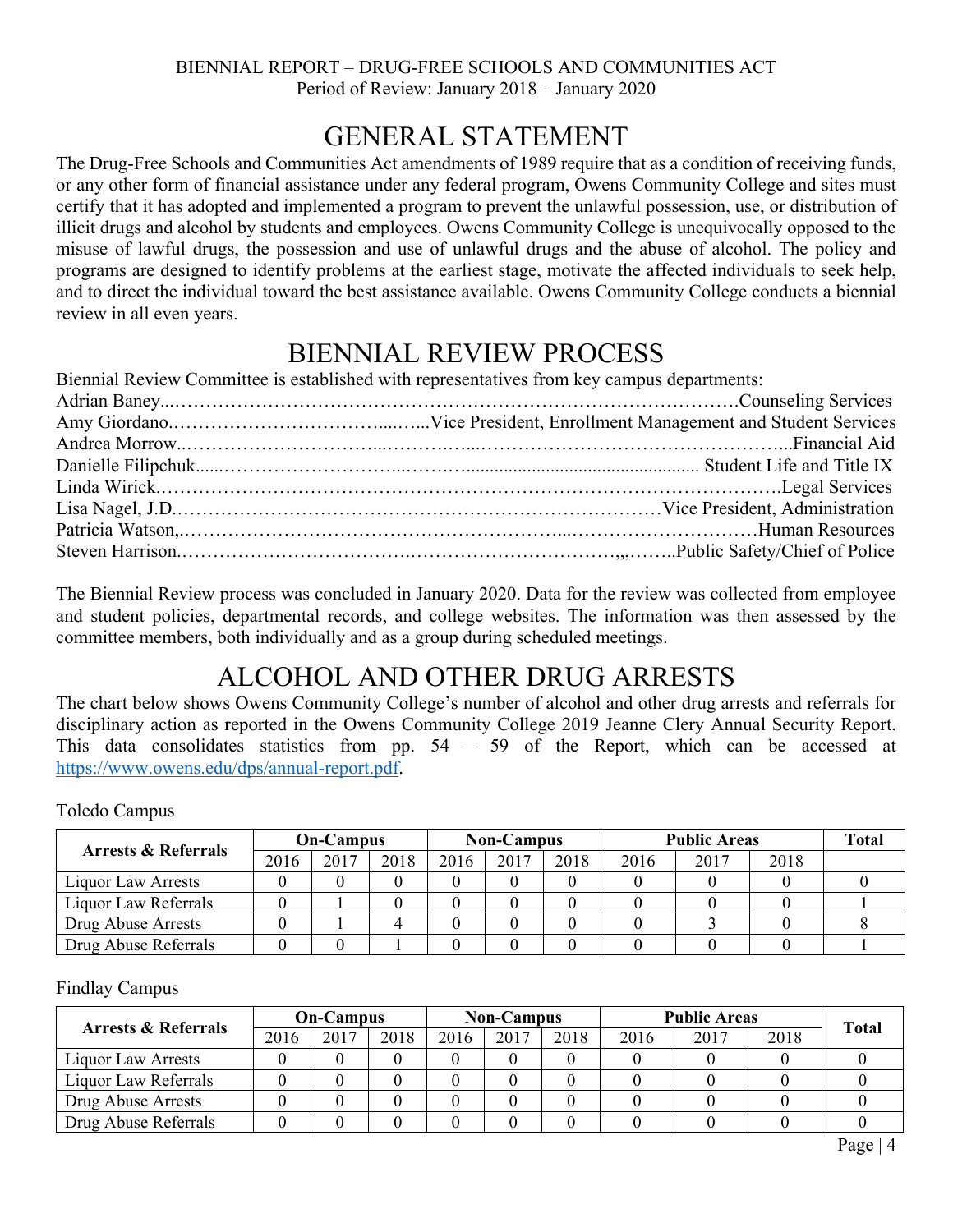| <b>Arrests &amp; Referrals</b> | <b>On-Campus</b> |      |      | <b>Non-Campus</b> |      |      | <b>Public Areas</b> |      |      |              |
|--------------------------------|------------------|------|------|-------------------|------|------|---------------------|------|------|--------------|
|                                | 2016             | 2017 | 2018 | 2016              | 2017 | 2018 | 2016                | 2017 | 2018 | <b>Total</b> |
| Liquor Law Arrests             |                  |      |      |                   |      |      |                     |      |      |              |
| Liquor Law Referrals           |                  |      |      |                   |      |      |                     |      |      |              |
| Drug Abuse Arrests             |                  |      |      |                   |      |      |                     |      |      |              |
| Drug Abuse Referrals           |                  |      |      |                   |      |      |                     |      |      |              |

<span id="page-4-0"></span>Learning Center Downtown

### POLICIES

The Drug-Free Schools and Communities Act and Drug and Alcohol Abuse Prevention Regulations (EDGAR Part 86 TITLE 34 – EDUCATION, PART 86 DRUG AND ALCOHOL ABUSE PREVENTION) note that all colleges and universities are required to sign a certification to assure the federal government that they are doing their part to fight drugs and alcohol. Owens Community College values the health and safety of its students and employees, and therefore supports local, state, and federal laws concerning illegal drugs. In this effort of compliance and support, Owens Community College has developed and implemented a Campus Drug-Free Program and has adopted a Drug free school and alcohol prevention policy. The College acknowledges that substance abuse is a serious, yet treatable condition that affects the productive lives of students and employees. Furthermore, the College pledges to work collaboratively with programs designed to reduce and eradicate the abuse of alcohol and drugs.

**Student Policy:** Owens Community College is a drug free institution. Students who unlawfully possess, use, manufacture, distribute, and/or dispense a controlled substance on college-owned or college-controlled property will have appropriate sanctions imposed. This may include disciplinary or remedial action, expulsion and/or referral for prosecution under applicable local, state, or federal laws. Students are notified of the Student Code of Conduct on the  $14<sup>th</sup>$  day of each semester via email.

#### **(A)3358:11 – 3 – 01 Drug free school and alcohol prevention policy**

https://www.owens.edu/trustees/board\_policies/11-3-01.pdf

The Student Code of Conduct is found on the College website. The Code, updated bi-annually, is available to all new and returning students electronically.

#### **(B) 3358:11 – 3 – 11 Student conduct policy and Student Code of Conduct Handbook**  https://www.owens.edu/trustees/board\_policies/11-3-11.pdf https://www.owens.edu/conduct/code.pdf

**Employee Policy:** Owens Community College is a drug free workplace. Violations of College policy may impose progressive disciplinary action, including suspension or termination.

#### **(C)3358:11 – 5 – 12 Drug-free workplace and alcohol prevention policy**  https://www.owens.edu/trustees/board\_policies/11-5-12.pdf

Owens Community College adopted a smoke-free and tobacco-free policy effective January 1, 2016 which prohibits smoking and the use of tobacco products on college property owned or controlled by the college. This policy applies to all campuses, employees, students, visitors, and contractors. Owens Community College is dedicated to providing a safe and healthy environment for the entire College community.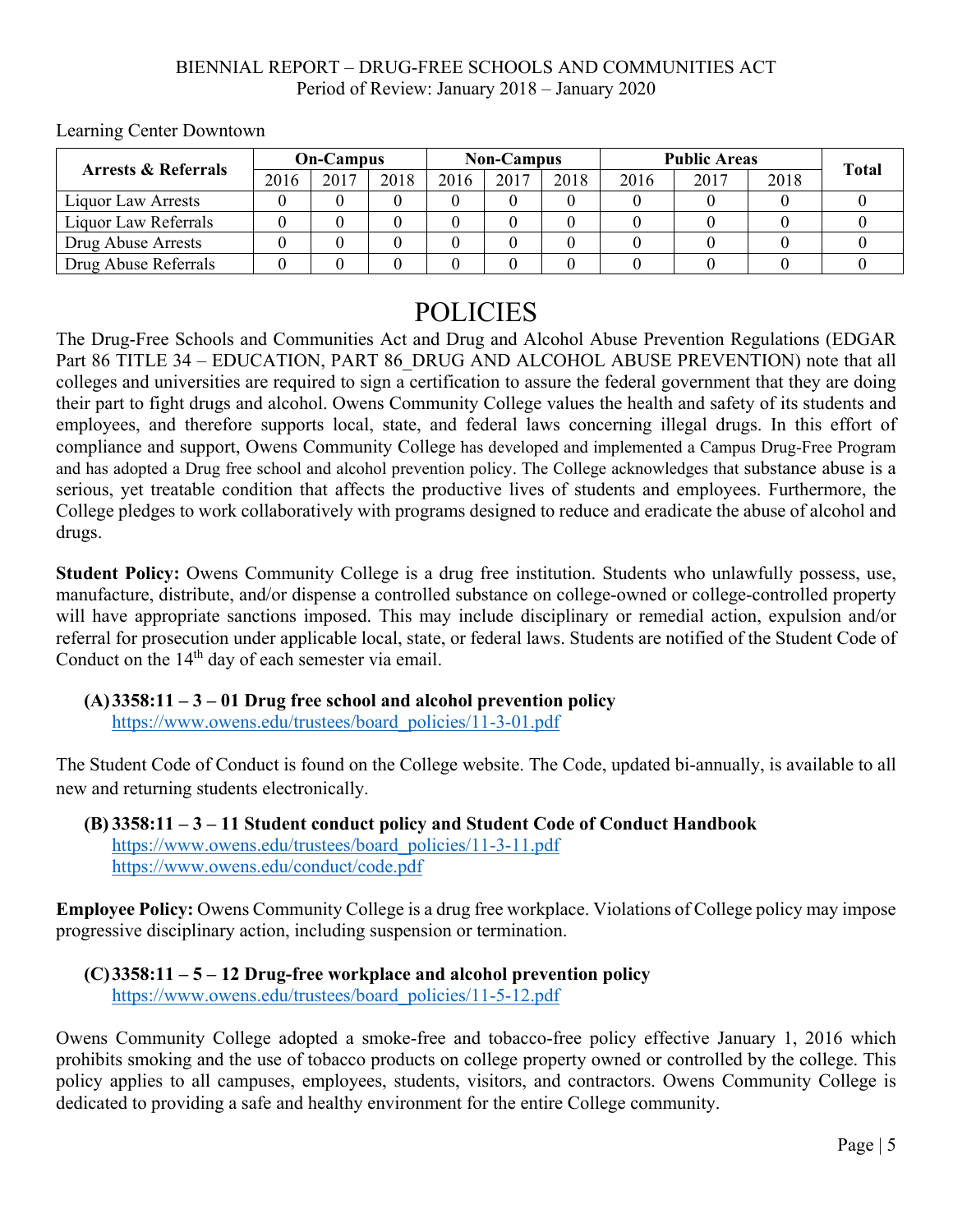#### <span id="page-5-0"></span>**(D)3358:11 – 4 – 22 Smoke-free and tobacco-free college policy**

https://www.owens.edu/trustees/board\_policies/11-4-22.pdf

## PROGRAMMING & RESOURCES

Owens Community College constantly strives to provide the best product, services, and environment for its students and employees. The College is committed to a drug and alcohol-free campus.

The following provides information about Owens Community College departments directly involved in working with students and the programs, and measures implemented throughout the College to prevent the use of alcohol or illicit drugs.

#### **ATHLETICS**

Any student participating in any of the Athletic Programs must sign a statement affirming that: "I have received the Owens Express Student-Athlete Handbook. I understand that I am responsible for knowing the information that is contained within this handbook pertaining to rules, regulations, policies and my eligibility statuses. All athletes are required to participate in a substance abuse awareness program of the Owens Express Athletics Department during student-athlete orientation. The program is designed to meet the specific needs of student-athletes concerning awareness and knowledge of substance abuse.

#### **COUNSELING SERVICES**

The mission of Owens Community College Counseling Services is to foster personal and academic success through offering individualized and comprehensive support for the personal growth and wellness of students. Counseling Services provides free consultation, mental health assessment, counseling, crisis support, education, prevention, outreach, and linkage to community resources to Owens students. Assistance is offered to students experiencing personal, educational, interpersonal/relationship, family, social, or psychological difficulties. Counseling Services at the College are confidential as determined by Federal and State Laws, as well as professional codes of ethics. Records of involvement will not be disclosed in any academic or educational file. A student may request in writing release of specific information about services utilized. If it is determined that a student's needs require resources or competencies beyond which Counseling Services can provide, staff will assist student with locating appropriate on or off campus resources. The following resources represent several of the external partners that the counselor may use for referral purposes:

#### **Drug and Alcohol Services**

- Arrowhead Behavioral Health  $(800)$  547-5695
- $\bullet$  Behavioral Connections of Wood County (419) 352-5387
- Family Resource Center (Hancock County) (419) 422-8616
- Comprehensive Addiction Services System  $(419) 241-8827 -$  Lucas and Wood County
- Rescue Mental Health and Addiction Services, Contact them  $24/7 (419)$  255-3125
- Mercy Health St. Charles Hospital  $(419)$  696-7200 Lucas and Wood County
- Substance Abuse Services Inc.  $(419)$  243-7274, Toledo Hospital Wood County
- Toledo Hospital Alcohol & Drug Treatment (419) 291-2300 Lucas and Wood County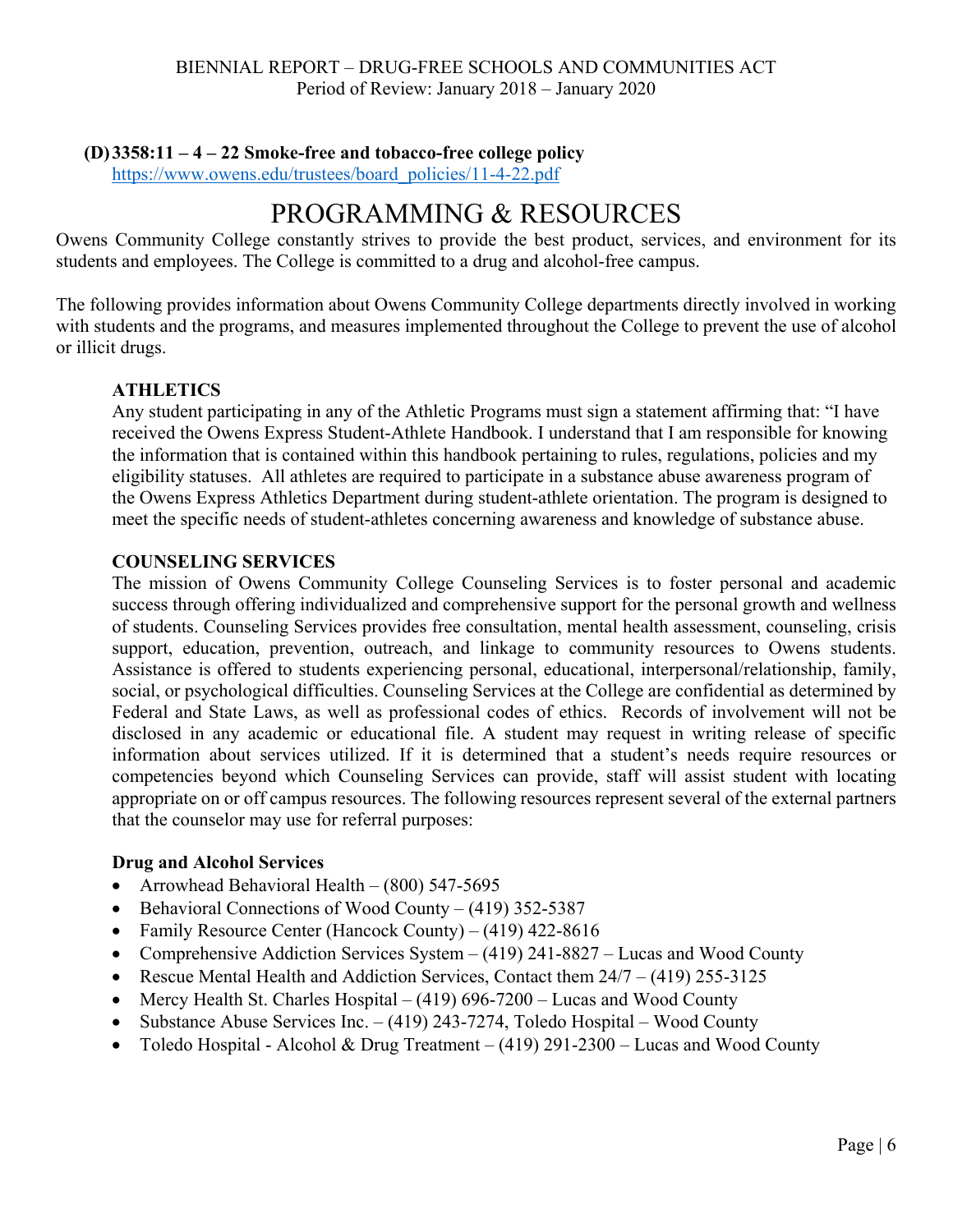#### **Emergency and Crisis Services**

- Crisis Text Line 741.741 Free, National, Confidential Crisis Text Line
- Rescue Mental Health & Addiction Services (419) 255-3125 http://www.rescuemhs.com/adult-services/
- Wood County Crisis Line (419) 502-HOPE (4673)
- Family Resource Center (888) 936-7116
- National Sexual Assault Hotline  $(800)$  656- HOPE (4673)
- National Suicide Prevention Hotline (800) 273-TALK (8255) http://www.suicidepreventionlifeline.org/

#### **Online Mental Health Screening and Resources**

- For Veterans: Make the Connection http://maketheconnection.net
- Guide to College Student Mental Health https://www.learnpsychology.org/mental-health/
- National Suicide Prevention Hotline 1 (800) 273-TALK (8255) http://www.suicidepreventionlifeline.org/
- Preventing Sexual Assault on Campus http://www.bestcolleges.com/resources/preventing-sexual-assault/ https://www.owens.edu/itsonus/
- MindWise Innovations https://www.mindwise.org
- ULifeline.org http://www.ulifeline.org/

#### **FINANCIAL AID**

In general, a student who is receiving financial aid and who has a federal or state drug conviction may be disqualified from receiving federal aid. During the application process, the student certifies that he/she is eligible and does not have a drug-related conviction. Any conviction which was reversed, set aside or removed from the student's record does not count, nor does one received when the student was a juvenile, unless he/she was tried as an adult. Students who have been convicted of a drug-related offense may complete an acceptable rehabilitation program to reinstate their financial aid eligibility.

#### **HUMAN RESOURCES**

The Office of Human Resources is responsible for the administration of policies and procedures, and services to employees of the college. Communications are distributed to all full- and part-time employees, such as policies and services regarding alcohol and other drug use prevention and treatment options.

**Employee Assistance Program (EAP)**. The College offers employee assistance services to regular fulltime Employees through LifeWorks, the College's Employee Assistance Program, administered by Unum. Services include, but are not limited to, child and elder care, financial counseling, assistance working through complex, sensitive issues such as; personal or work relationships, depression or grief, or issues surrounding substance abuse, legal consultation, and guidance for work-related conflicts.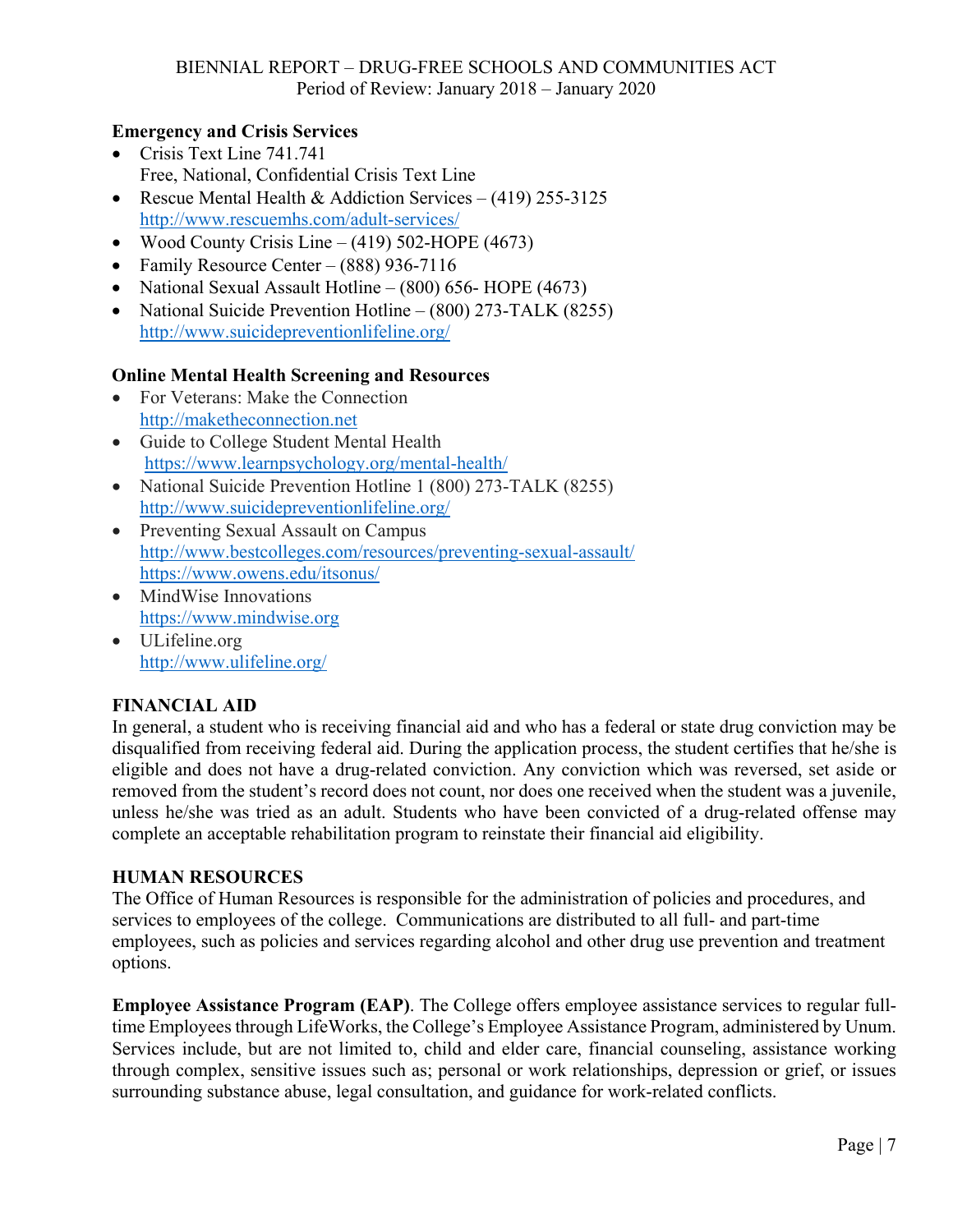#### **Tobacco Cessation Resources**

https://www.owens.edu/tobaccofree/cessation.html

- ProMedica Tobacco Treatment Services https://www.promedica.org/Pages/medical-services/tobacco-cessation/default.aspx
- BeTobaccoFree.gov http://betobaccofree.hhs.gov/quit-now/
- Smokefree.gov http://smokefree.gov/
- American Cancer Society (800) 227-2345
- American Lung Association: 1-800-LUNG-USA
- Ohio Tobacco Quit Line: 1-800-QUIT-NOW (1-800-784-8669)

#### **PUBLIC SAFETY**

The Department of Public Safety (DPS) is committed to providing a safe environment for the entire College. DPS is staffed with full-time sworn police officers, all of whom are certified and trained through the Ohio Peace Officer Training Council. College police officers are certified, trained, and sworn through the Ohio Peace Officer Training Council with full law enforcement authority. Each officer receives specialized training to assist in completion of their duties and all officers are trained in CPR and First Aid. The Department of Public Safety can be reached by dialing 7575 from any campus phone or dialing (567) 661-7575 from any non-campus phone.

#### **STUDENT CONDUCT**

The goal of the Office of Student Conduct is to foster an environment in and out of the classroom that is conducive to personal and academic success for every student at Owens Community College. The College has established the Student Code of Conduct to communicate its expectations of students as positive members of the College community and to ensure a fair process for determining responsibility and appropriate sanctions when a student's behavior may not be favorable. Each student and guest at the College is responsible for adhering to the policies in the Student Code of Conduct. The Student Code of Conduct includes the following disciplinary sanctions that may be imposed upon any student found to have violated the Student Code of Conduct:

- **Conversation** A conversation with the student regarding the violation and steps to prevent a violation from occurring again
- **Warning**  A notice in writing to the student that the student is violating or has violated institutional regulations
- **Probation** A written reprimand for violation of specified regulations. Probation is for a designated period of time and includes the probability of progressively more severe disciplinary sanctions if the student is found to violate any institutional regulation(s) during or after the probationary period
- **Loss of Privileges** Denial of specified privileges for a designated period of time
- **Restitution** Compensations for loss, damage, or injury. This may take the form of appropriate service and/or monetary or material replacement
- **Discretionary Sanctions**  Work assignments, essays, service to the College, or other related discretionary assignments
- **College Suspension** Separation of the student from the College for a definite period of time, after which the student is eligible to return. Conditions for readmission may be specified.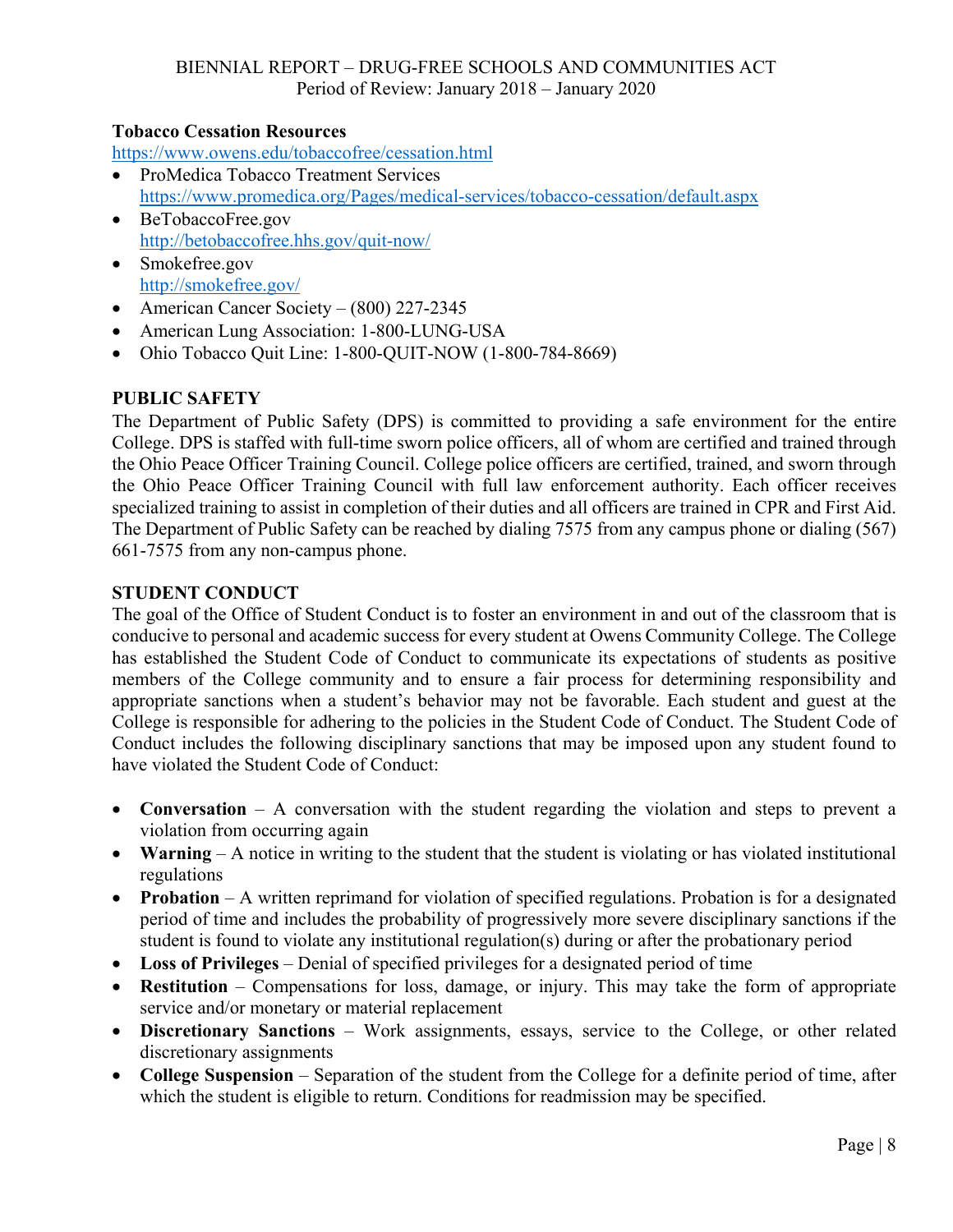- <span id="page-8-0"></span>o Following a suspension, students may request, in writing, readmission to Owens Community College. The written request must be submitted to the Director of Student Conduct and Student Life. To be eligible for readmission, all sanctions and conditions related to the suspension must be completed. After the written request is received, a committee will review the request and meet with the student. As a condition of readmission, a readmission plan may be made. The student will be notified of the decision in writing.
- **College Expulsion** Permanent separation of the student from the College
- **Revocation of Admission and/or Degree** Admission to or a degree awarded from the College may be revoked for fraud, misrepresentation, or other violations of College standards in obtaining the degree, or for other serious violations committed by a student prior to graduation
- **Withholding Degree** The College may withhold awarding a degree otherwise earned until the completion of the process set forth in the Student Code of Conduct, including the completion of all sanctions imposed, if any

## EFFECTIVENESS AND ANALYSIS

Owens Community College recognizes the difficulty in assessing the outcomes and effectiveness of campus programming. Students often work full time or have family obligations outside of school and do not engage in campus activities. In conclusion, participation in Drug and Alcohol abuse programs varies. Disseminating information about Drug and Alcohol abuse programming and counseling resources have appeared to have the most impact on students by passive display. The Review Committee will continue to evaluate ways to effectively track how many students are reached regarding drug and alcohol abuse programming and whether the information that is being provided is helpful to the student population and influencing behavior. The opportunity still remains to develop better assessment and evaluation tools to effectively determine how impactful the programming is and to identify areas for additional review and improvement.

The analysis of the College's policies and procedures concerning alcohol and drug use rests largely with the Offices of Student Life and Human Resources. The Office of Student Life is responsible for gathering reports of student conduct violations made by college officials and the Office of Human Resources is responsible for employee conduct violations related to alcohol and drugs.

The Offices of Student Life and Human Resources summarize sanctions imposed for reported student or employee incidents involving alcohol and drugs that have occurred on campus or as part of Owens activities. For the review period covered by this report the aforementioned offices report the following conduct violations related to alcohol or drugs:

- The Office of Student Life:  $1 -$  suspension
- The Office of Human Resources: 0

Counseling Services, in conjunction with the Office of Student Life, offers one alcohol and other drug educational session for serious or repeat incidents to students who have violated the student code of conduct. The session covers information on tobacco, alcohol, inhalants, cannabis, cocaine, depressants, and other drug types. As a part of the psychoeducational session, students discuss their current use and receive treatment recommendations from a licensed counselor. Information is given to each student about local drug and alcohol treatment facilities and how to arrange care, as well as information about the services available at Owens Counseling Services. Other referrals are made as needed/desired.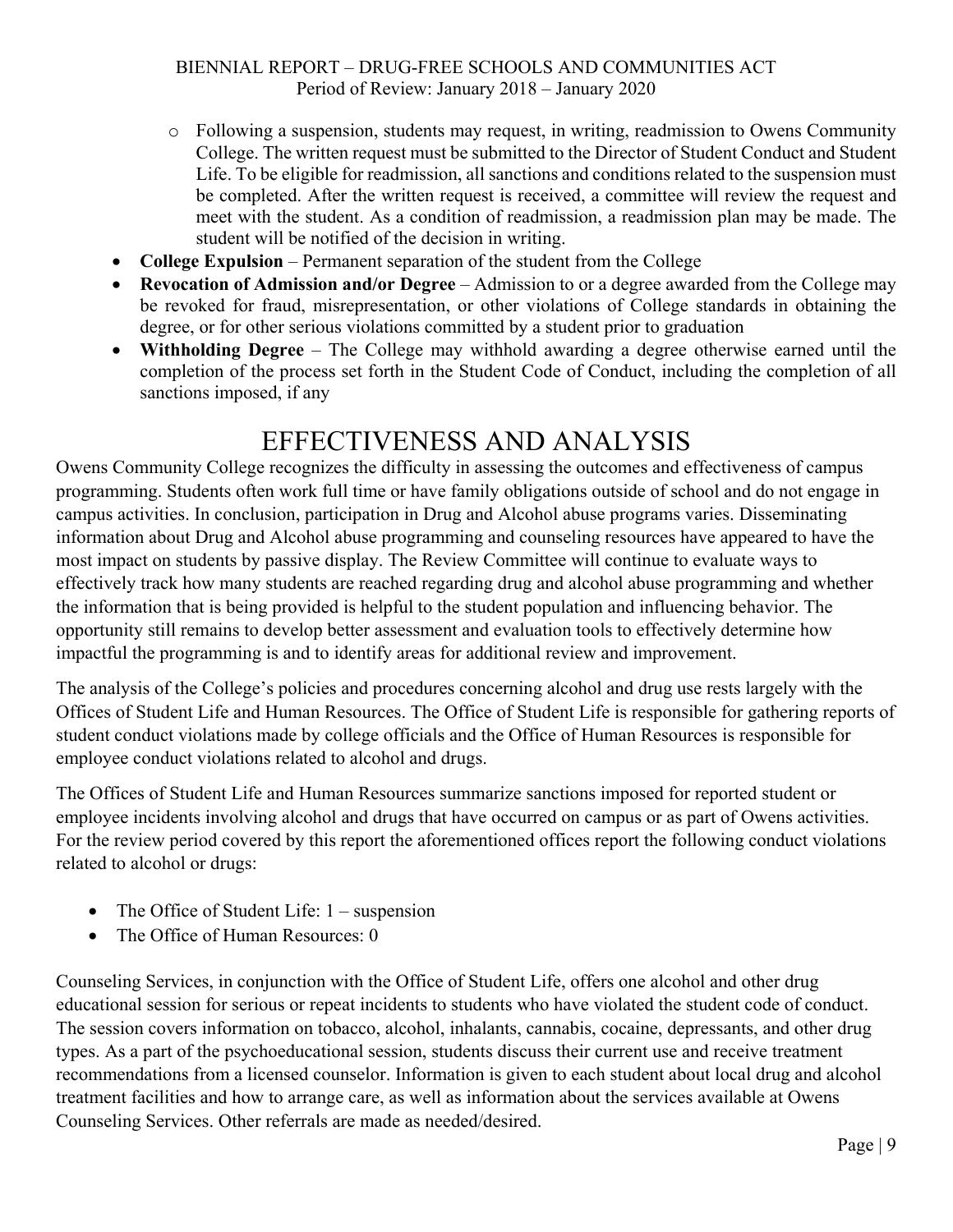## EVALUATION

<span id="page-9-0"></span>The Review Committee conducted a comprehensive analysis of the alcohol and drug policies, related programs, services and enforcement practices. Campus housing is not available at Owens Community College; therefore, there is a relatively low incidence of alcohol and other controlled substance abuse on the campuses. All departments work collaboratively to ensure that students and employees are provided information and resources that promote a safe and healthy environment that attempts to mitigate risk as it pertains to alcohol and other drug use. The alcohol and drug prevention program at Owens Community College appears to be effective as evidenced by:

- A strong statement that Owens Community College is an alcohol and drug free environment and that all violations are taken seriously and addressed in accordance with the College policy and local/state/federal laws
- Counseling Services is available to students and offers free confidential counseling. When needed, appropriate referral is suggested
- The College offers employee assistance services to full-time employees and their eligible dependents through the EAP program, LifeWorks
- After review by the Oversight Committee, employee and student sanctions have been applied consistently
- Analysis of the DAAPP revealed an opportunity to improve communications of the College's DAAPP
- The College has Drug and Alcohol Abuse Prevention and Education websites, https://www.owens.edu/dps/campus-drug/ and https://www.owens.edu/dps/alcohol-drugs/
- The Consumer Information webpage includes links to the DAAPP and the Biennial Review Report
- Counseling Services for enrolled students created and utilizes the Drug and Alcohol Information Overview (Appendix A)
- Develop data collections and tracking measures to report program effectiveness
	- o Collect data and monitor violations and disciplinary sanctions imposed;

## RECOMMENDATIONS

Owens Community College recognizes the importance of a drug and alcohol abuse prevention program and we must continue to develop effective programs and policies to combat this issue. Regarding programming efforts, the Review Committee recommends the following items for further consideration:

- Update existing programs and/or develop new programs to assure institutional compliance
- Create additional educational opportunities/activities on campus and/or with community partners
- Produce the next Biennial Review Report in compliance with the Drug-Free Schools and Communities Act no later than January 31, 2022
- Increase specialized drug and alcohol abuse awareness programming
- Continue to utilize Maxient for student tracking and reporting drug and alcohol violations and sanctions
- Track employee violations, services, and disciplinary sanctions
- Conduct student surveys to obtain trend data
- Develop goals and objectives annually to improve effectiveness
- Regularly review for consistency the violation, sanction recommended, and the rationale for the sanction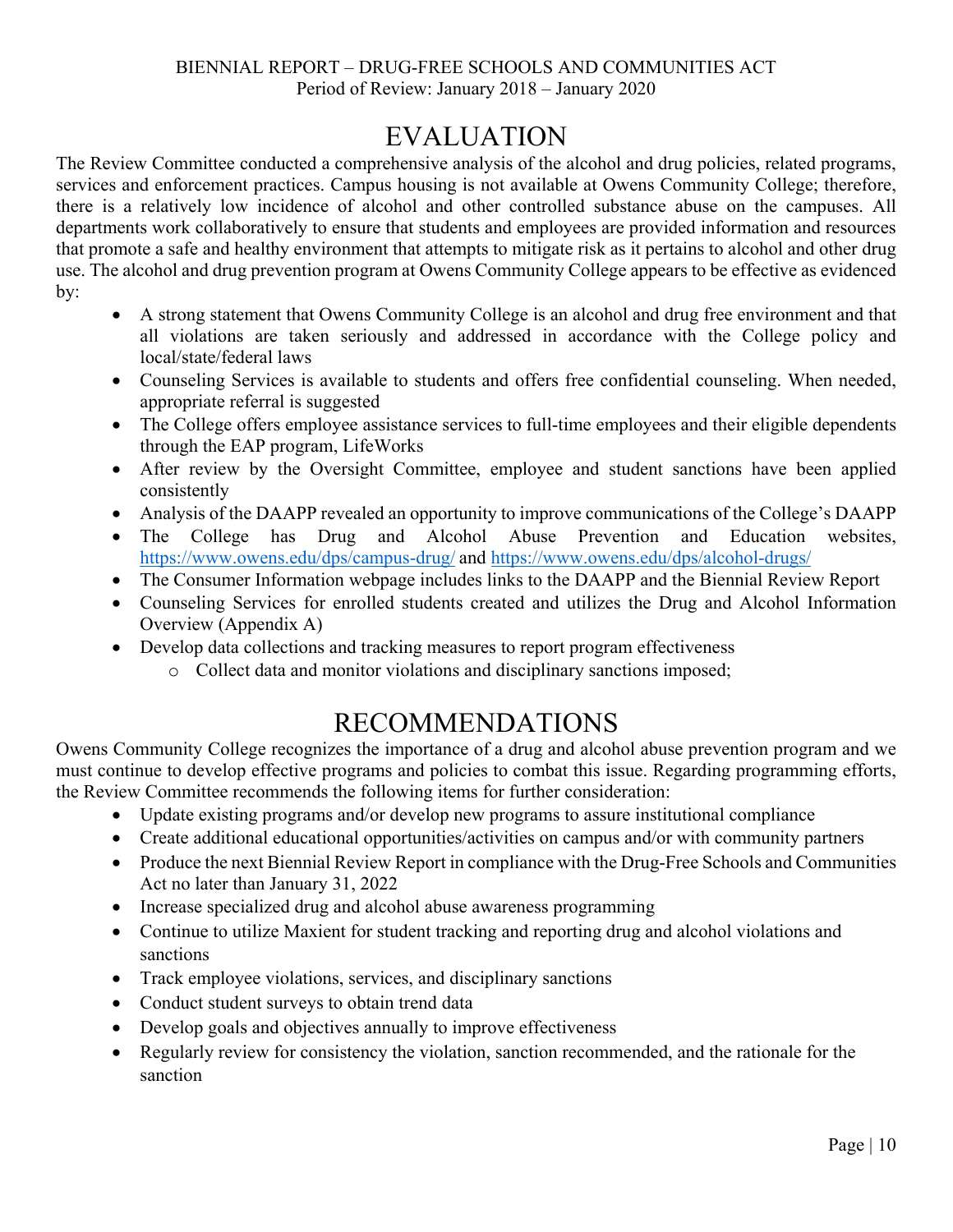Owens Community College has developed a comprehensive approach to address alcohol and drug issues on campus. The College will continue to develop, assess, and pursue the best practices for our community to create a safe and healthy learning and working environment for our students and employees.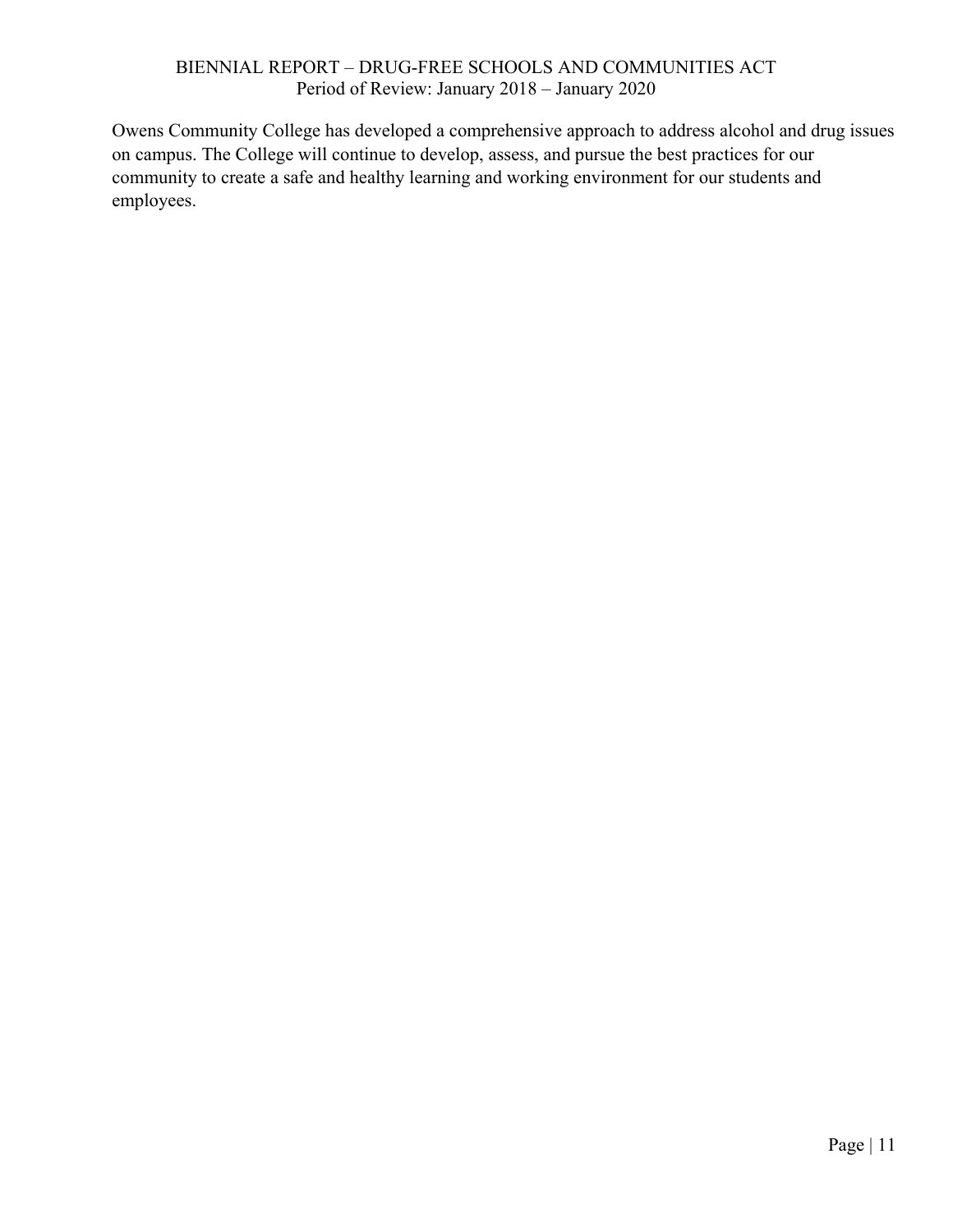## <span id="page-11-0"></span>APPENDICIES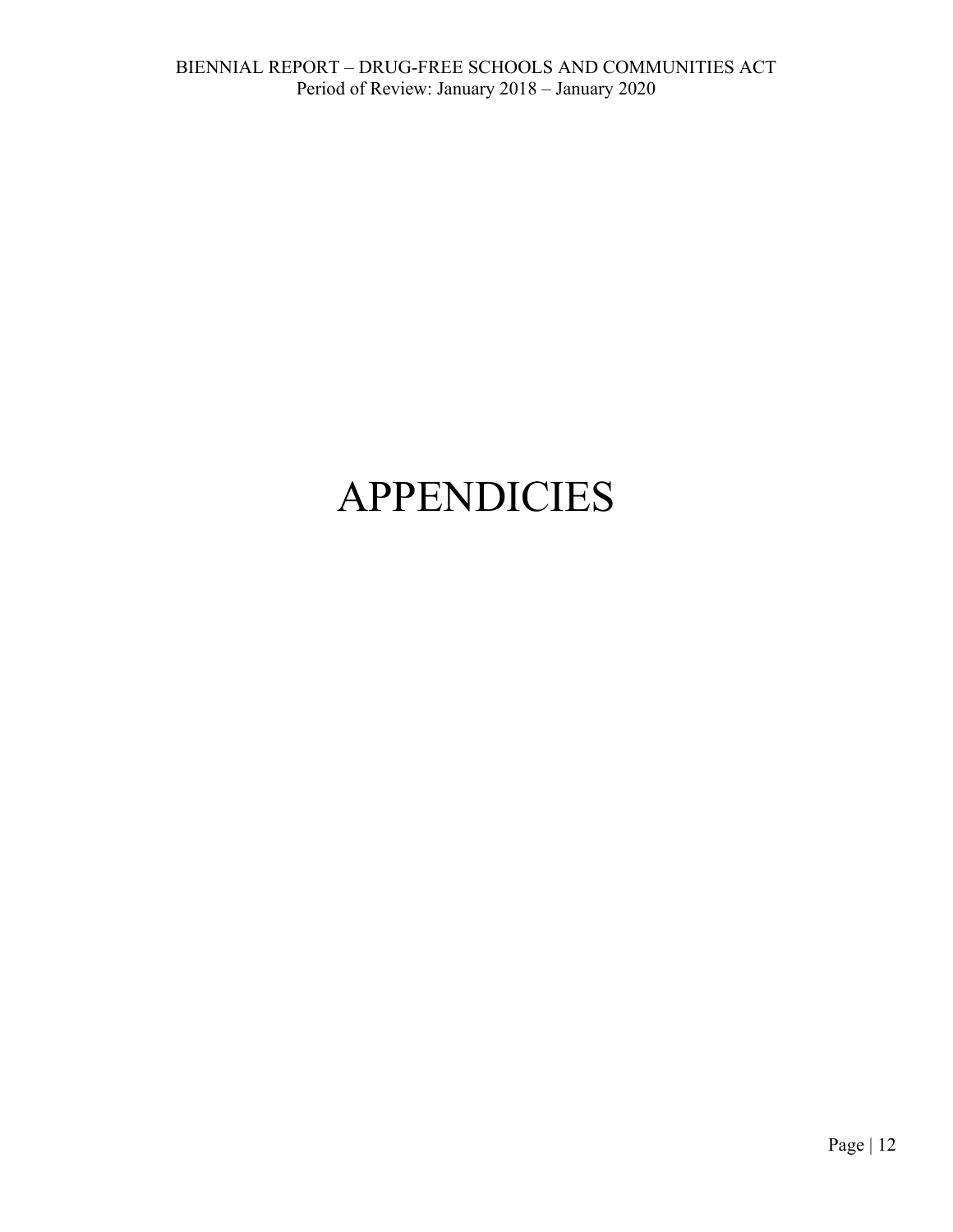#### **Appendix A: Drug and Alcohol Information Overview**

#### Owens State Community College Counseling Services Drug and Alcohol Information Overview

The purpose of this form is to provide students with information about the warning signs of dependence/abuse of drugs and alcohol, potential health risks of use, and community resources that are available to help assess and treat drug and alcohol concerns.

#### **Questions to consider regarding use/abuse:**

- Are you taking in larger amounts of alcohol or drugs over a longer period of time than intended? YES or NO
- Have you had unsuccessful efforts at cutting back?
	- YES or NO
- Do you have to spend time recovering from use, or do you spend time seeking out activities where you can use?
	- YES or NO
- Do you crave alcohol or drugs?
	- YES or NO
- Has your use caused problems in ANY of your relationships?
	- YES or NO
- Have you given up activities that used to be enjoyable so that you can use alcohol or drugs?
	- YES or NO
- Do you have work or school problems or other consequences because of use?
	- YES or NO
- Does it take more now to give you the same effect it used to in lesser quantities?
	- YES or NO

**If you answered yes to any of the above questions**, you may be experiencing addiction to drugs or alcohol. There are community agencies that can help. Please see the list of resources below:

- 211 Lucas, Wood, Hancock Counties Referral help for a variety of social services (mental health, drug/alcohol, homelessness, disabilities, employment, and more)
- Rescue Mental Health and Addiction Services Lucas County 419.255.3125
- Arrowhead Behavioral Health Northwest Ohio 419.891.9333
- Zepf Center Lucas and Wood Counties 419.373.6560
- Century Health Hancock County 419.425.5050
- Alcoholics Anonymous 419.380.9862
- Narcotics Anonymous ‐ 1‐888‐667‐0854